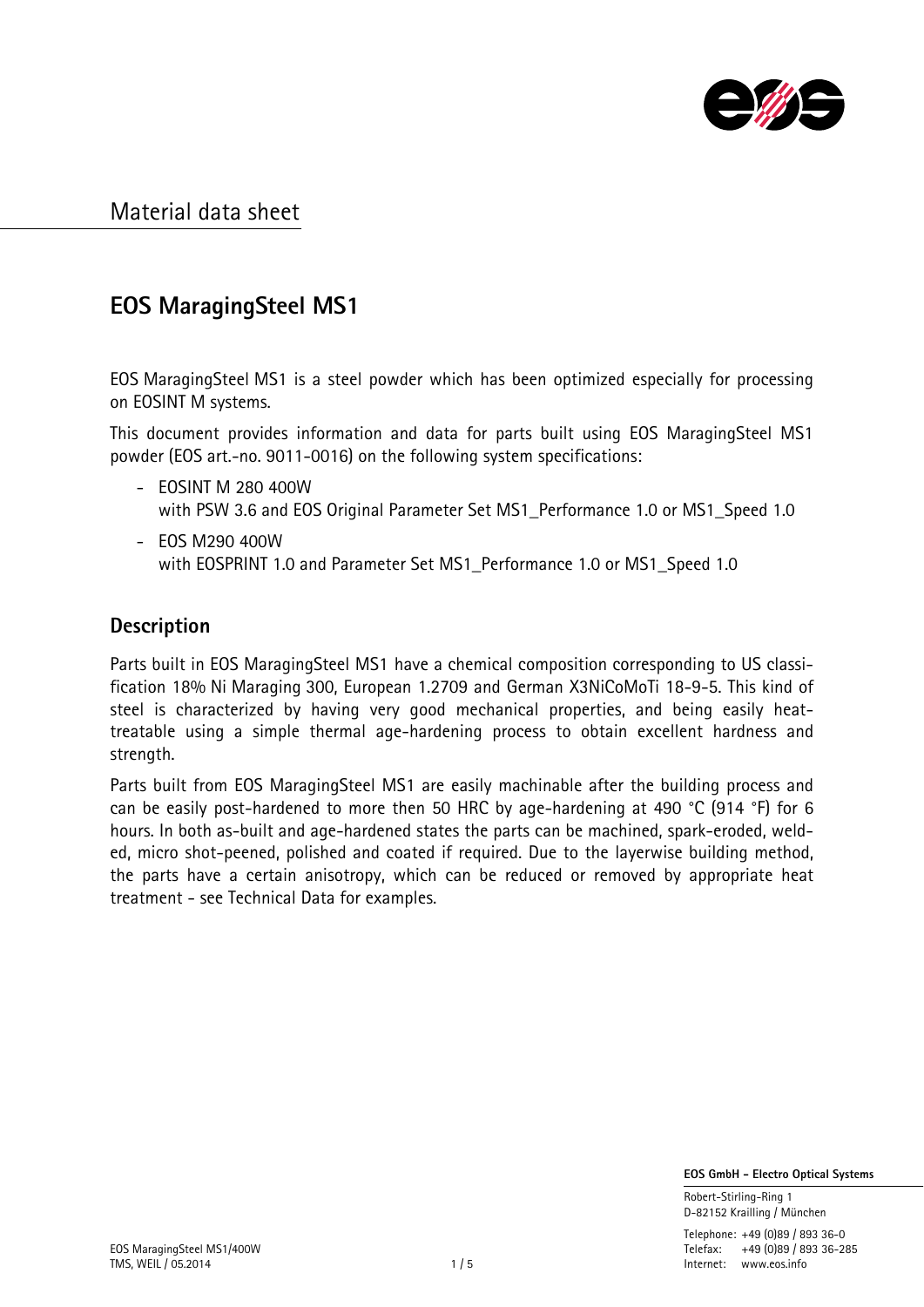

### **Technical data**

### **General process data**

| Typical achievable part accuracy [1], [8] |                                                                                                                |  |
|-------------------------------------------|----------------------------------------------------------------------------------------------------------------|--|
| - small parts $(< 80 \times 80$ mm)       | approx. $\pm$ 20 $\mu$ m<br>approx. $\pm$ 0.8 x 10-3 inch                                                      |  |
| - large parts                             | approx. $\pm$ 50 µm<br>approx. $\pm$ 0.002 inch                                                                |  |
| Age hardening shrinkage [2], [8]          | approx. 0.08 %                                                                                                 |  |
| Min. wall thickness [3], [8]              | approx. 0.3 - 0.4 mm<br>approx. 0.012 - 0.016 inch                                                             |  |
| Surface roughness (approx.) [4]           |                                                                                                                |  |
| - as manufactured                         |                                                                                                                |  |
| MS1 Performance (40 µm)                   | R <sub>a</sub> 5 µm; Rz 28 µm<br>R <sub>a</sub> 0.19 x 10-3 inch,<br>$R_z$ 1.10 x 10-3 inch                    |  |
| $MS1$ Speed (50 $\mu$ m)                  | R <sub>a</sub> 9 μm; Rz 50 μm<br>R <sub>a</sub> 0.47 x 10-3 inch,<br>$R_z$ 2.36 x 10-3 inch                    |  |
| - after shot-peening                      | $R_a$ 4 - 6.5 $\mu$ m; $R_z$ 20 - 50 $\mu$ m<br>$R_a$ 0.16 - 0.26 x 10-3 inch<br>$R_z$ 0.78 - 1.97 x 10-3 inch |  |
| - after polishing                         | $R_z$ up to $< 0.5$ µm<br>$R_z$ up to < 0.02 x 10-3 inch<br>(can be very finely polished)                      |  |
| Volume rate [5]                           |                                                                                                                |  |
| - Parameter set MS1_Performance (40 µm)   | 4.2 mm <sup>3</sup> /s (15.1 cm <sup>3</sup> /h)<br>$0.92$ in <sup>3</sup> /h                                  |  |
| - Parameter set MS1_Speed 1.0 (50 µm)     | 5.5 mm <sup>3</sup> /s (19.8 cm <sup>3</sup> /h)<br>1.21 in $3/h$                                              |  |

[1] Based on users' experience of dimensional accuracy for typical geometries, as built. Part accuracy is subject to appropriate data preparation and post-processing, in accordance with EOS training.

[2] Ageing temperature 490 °C (914 °F), 6 hours, air cooling

[3] Mechanical stability is dependent on geometry (wall height etc.) and application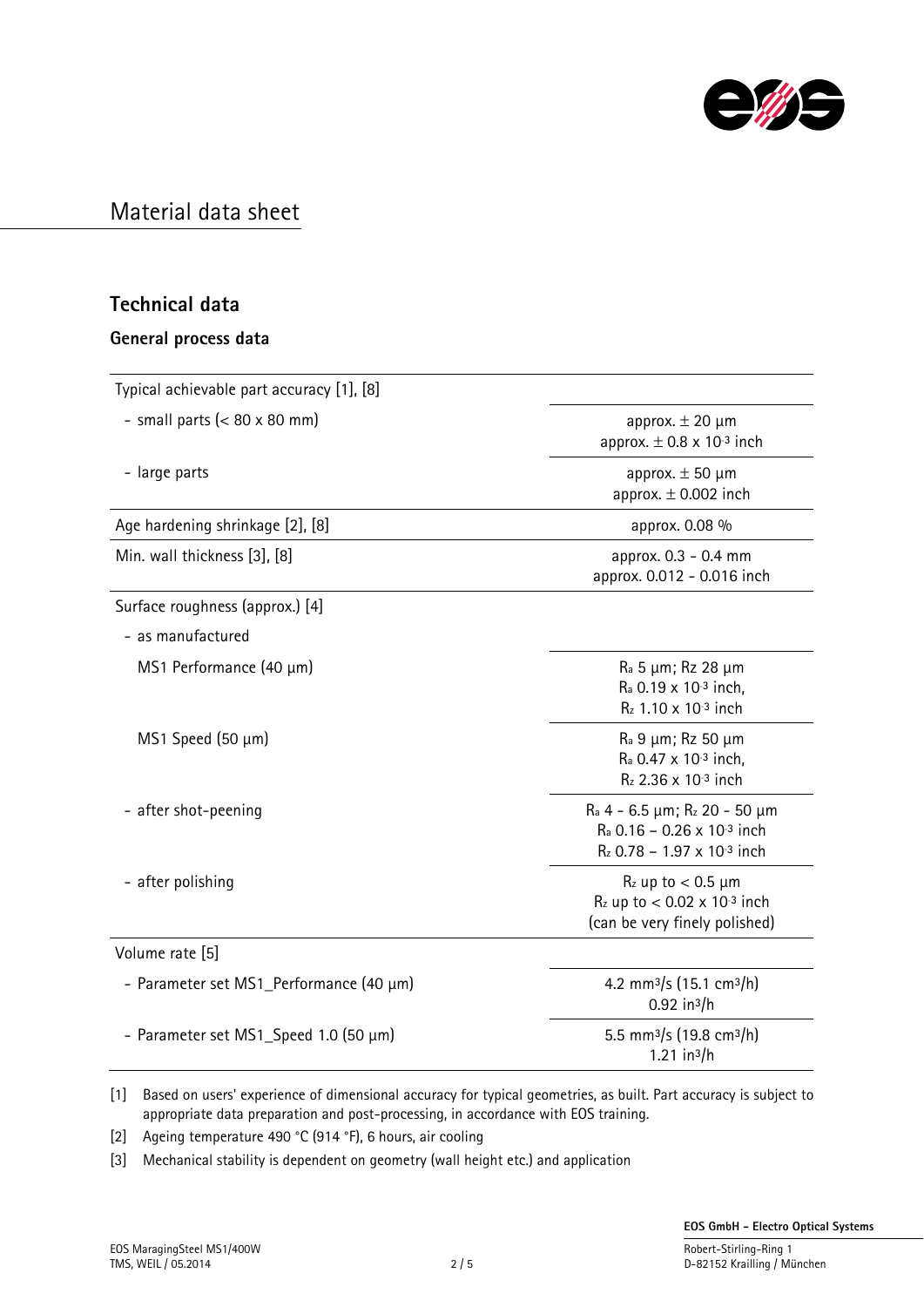

- [4] Due to the layerwise building, the surface structure depends strongly on the orientation of the surface, for example sloping and curved surfaces exhibit a stair-step effect. The values also depend on the measurement method used. The values quoted here given an indication of what can be expected for horizontal (up-facing) or vertical surfaces.
- [5] Volume rate is a measure of build speed during laser exposure of hatched areas. The total build speed depends on the average volume rate, the recoating time (related to the number of layers) and other geometry- and machine setting-related factors.

| Material composition | Fe (balance)<br>Ni (17 - 19 wt-%)<br>$Co (8.5 - 9.5 wt - %)$<br>Mo $(4.5 - 5.2 \text{ wt} - \frac{0}{0})$<br>Ti $(0.6 - 0.8 \text{ wt} - \frac{0}{0})$<br>AI (0.05 - 0.15 wt-%)<br>Cr, Cu (each $\leq$ 0.5 wt-%)<br>$C$ ( $\leq$ 0.03 wt-%)<br>Mn, Si (each $\leq$ 0.1 wt-%)<br>P, S (each $\leq$ 0.01 wt-%) |
|----------------------|--------------------------------------------------------------------------------------------------------------------------------------------------------------------------------------------------------------------------------------------------------------------------------------------------------------|
| Relative density     | approx. 100 %                                                                                                                                                                                                                                                                                                |
| Density              | $8.0 - 8.1$ g/cm <sup>3</sup><br>$0.289 - 0.293$ lb/in <sup>3</sup>                                                                                                                                                                                                                                          |

### **Physical and chemical properties of parts**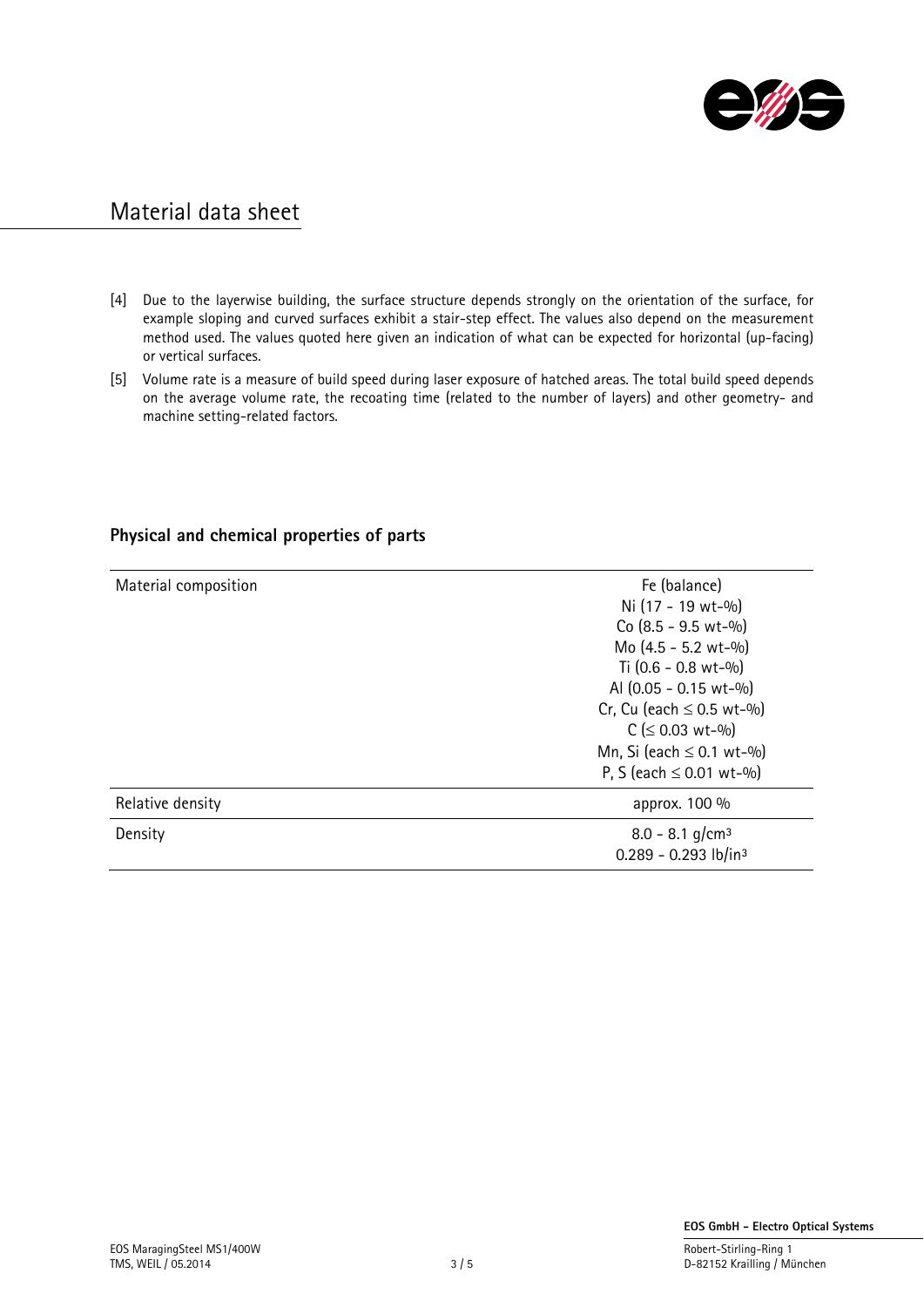

### **Mechanical properties of parts at 20 °C ( 68°F ) [8]**

|                                 | As built                                     |  |
|---------------------------------|----------------------------------------------|--|
| Tensile strength [6]            |                                              |  |
| - in horizontal direction (XY)  | typ. 1200 ± 100 MPa<br>typ. $160 \pm 15$ ksi |  |
| - in vertical direction (Z)     | typ. 1100+ 150 MPa<br>typ. 160 ± 22 ksi      |  |
| Yield strength $(Rp 0.2 %)$ [6] |                                              |  |
| - in horizontal direction (XY)  | typ. 1100 ± 100 MPa<br>typ. $1xx \pm 22$ ksi |  |
| - in vertical direction (Z)     | typ. 930 $\pm$ 150 MPa<br>typ. 145 ± 22 ksi  |  |
| Elongation at break [6]         |                                              |  |
| - in horizontal direction (XY)  | typ. $(12 \pm 4)$ %                          |  |
| - in vertical direction (Z)     | х                                            |  |
| Modulus of elasticity [6]       |                                              |  |
| - in horizontal direction (XY)  | typ. $150 \pm 25$ GPa<br>typ. 22 $\pm$ 4 Msi |  |
| - in vertical direction (Z)     | typ. $140 \pm 25$ GPa<br>typ. 20 $\pm$ 4 Msi |  |
| Hardness [7]                    | typ. 33 - 37 HRC                             |  |

[6] Tensile testing according to ISO 6892-1:2009 (B) Annex D, proportional test pieces, diameter of the neck area 5mm (0.2 inch), original gauge length 25mm (1 inch).

[7] Rockwell C (HRC) hardness measurement according to EN ISO 6508-1 on polished surface. Note that measured hardness can vary significantly depending on how the specimen has been prepared.

[8] Hint: these properties were determined on an EOSINT M 280-400W. Test parts from machine type EOS M 290-400W correspond with these data.